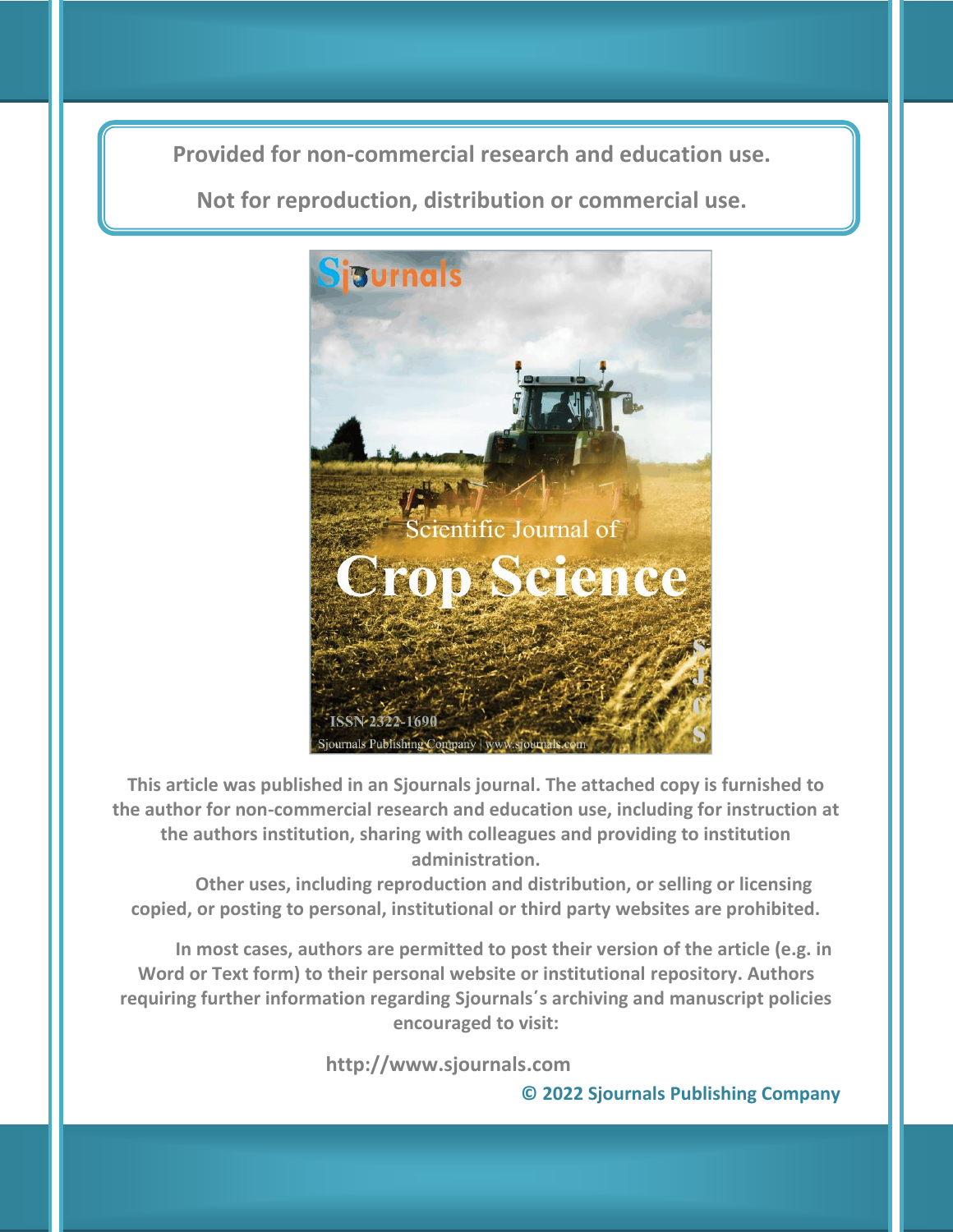



Contents lists available at Sjournals

# Scientific Journal of **Crop Science**

Journal homepage: www.sjournals.com

## **Original article**

## **Selection works on oilseed safflower in Krasnovodopad breeding experimental station**

## **Murat Zhamalbekov<sup>a</sup> , Nurbakyt Orazaliyev<sup>a</sup> , Diana Abdukarim<sup>b</sup> , Gulmira Eshimbetova<sup>b</sup> , Aidos Mussabekovb,\* , Orynbasar Alshynbayev<sup>c</sup> , Karlygash Polatbekova<sup>d</sup>**

*<sup>a</sup>Krasnovodopad Agricultural Experimental Station LLP, Saryagash District, Turkestan Region, Kazakhstan.*

*<sup>b</sup>Department of Bilogy of SKPU, Kazakhstan.*

*<sup>c</sup>Candidate of Agricultural Sciences of SKSU named after Auezov, Kazakhstan.*

*<sup>d</sup>K. Yassavi International Kazakh-Turkish University, Republic of Kazakhstan, Turkestan.*

\*Corresponding author: doc-1982@mail.ru

## A R T I C L E I N F O

## A B S T R A C T

*Article history,*

Received 12 December 2021 Accepted 13 January 2022 Available online 20 January 2022 iThenticate screening 14 December 2021 English editing 12 January 2022 Quality control 19 January 2022

*Keywords,*

Safflower, Variety, Variety testing, Breeding, Nursery, Study, Selection, Phenology, Structural analysis, Standard, Yield, Assessment

The article presents data on safflower breeding at the Krasnovodopad breeding station. Safflower is adapted to the conditions of a sharply continental climate and is one of the most drought-resistant plants in terms of its demand for moisture. This is due to the high concentration of cell sap and, as a result, economically consumes soil moisture. However, during the seed germination period, a sufficient amount of moisture in the soil is required. One of the main issues of safflower breeding, which largely determines the success of breeding work, is the organization and use of collection material. The studied materials are 280 numbers and varieties of safflower from XI, PSI, KP and Collection. 43 rooms with high productivity and relative resistance to ramularosis were selected.

© 2022 Sjournals. All rights reserved.

## **1. Introduction**

Safflower (*Carthamus tinctorius L.*) belongs to*the Compositae*family. The genus *Carthamus*. It includes 19 species, of which 1 is a cultural species. 15 species of annuals, 1 biennial and 3 perennials (Ya.Momot). All types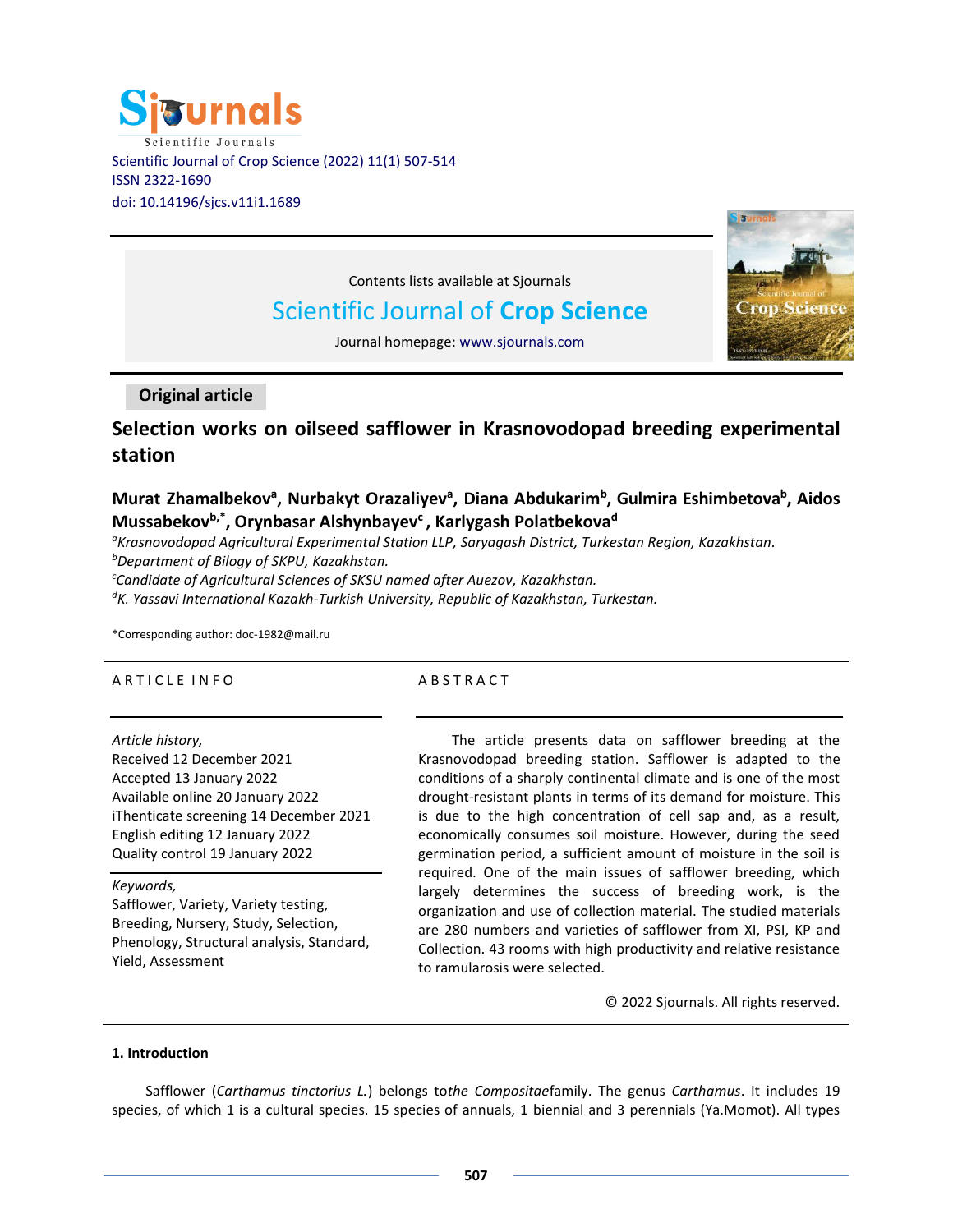except one (*C). helentoioles*) have spikes on the leaves and inflorescences. Among the varieties of cultivated safflower, mutants without thorns have been identified. All types contain a significant percentage of fatty oil in the seeds, and some of them are highly oily. Safflower has been studied as a valuable oilseed crop. The oil produced from the seeds of this plant is identical in its fatty acidic and beneficial properties to the more expensive olive oil (Imantaev et al., 2012).

Saflor is a drought-resistant oilseed crop (Prozorov, 2012). The biological and botanical features of safflower as an oilseed crop are described, and the yield and moisture content of safflower are compared with other oilseeds (Prozorov, 2012). In terms of safflower production, Kazakhstan has been among the top five world leaders since 2000, and in 2010, with a harvest of 122.24 thousand tons, it became the second after the Indies. In addition to these countries, safflower is also actively grown in China, Uzbekistan, Ukraine, Australia, the United States, Mexico, Argentina, Ethiopia, and Tanzania. Safflower can well replace sunflower as an oilseed crop in arid steppe regions. And if earlier safflower was grown mainly in the southern regions of Kazakhstan, now this plant, due to its unpretentiousness and drought resistance, is gaining more and more areas in the northern and western regions.

Safflower in its importance ranks in the world after sunflower, flax, ginger mustard. Safflower oil is widely used directly in medicine, in cooking and for making margarine, its delicious quality is similar to that of sunflower oil. Safflower oil is also used for technical purposes in the production of white paints and enamels that have whiteness and the coloring agent (cartamine) contained in flowers. Its cake is bitter, but in small quantities it is suitable for feeding cattle, 100 kg of cake corresponds to 44 feed units in terms of nutritional value.

Cultivation is relevant: The cultivation of a relatively new and unconventional safflower oilseed, which has an increased characteristic of drought resistance, is relevant. Its seeds contain 28-38% of light yellow semi-drying oil, which is not inferior in taste to sunflower oil, and the content of essential amino acids and vitamins is close to olive oil (Давидян et al., 1979).

Diversification of crop production by introducing and expanding the range of competitive drought-resistant oilseeds solves the problems of increasing the profitability of production and increasing demand in the vegetable oil market. Safflower is a drought-resistant crop, which is due to the xeromorphic structure and shape of the root system, and due to the high concentration of cell juice, it economically consumes watered moisture. Kultura has spread south cultivation of the sunflower cultivation zone, adapted to the conditions of a sharply continental climate (Pustovoit, 1967).

With the zoning of a new safflower variety "Nurlan", "Akmai", these problems were easily solved: the yield increased to 16 centners / ha, oil content to 38.1 % and labor productivity in harvesting, seed cleaning and oil harvesting. Therefore, the creation of new varieties of high-oil safflower resistant to extreme climatic conditions during its cultivation is very relevant (Medeubayev and Konyrbekov, 2010). Plants are distinguished by a powerful root system and a high concentration of cellular juice. The content of semi-drying oil in the seeds reaches 33-39% (in the kernel up to 50-56%). The composition of the oil is represented by linoleic (88.3%), oleic (7.6%), palmitic (5.5%), stearic acid (0.65%), linolenic (0.2%) fatty acids (Laser et al., 2013). Safflower is characterized by an early spring type of development. Seeds begin to germinate at a soil temperature of 2-3 °C (the optimal temperature is 6-8 °C). Safflower seedlings withstand short frosts up to -4 ... -6 °C. The best conditions for obtaining seedlings are a gradual increase in temperatures and the presence of moisture. The resistance of plants to a decrease in temperature after the formation of a rosette of leaves decreases and subsequently a sufficient amount of heat is needed for development (Minkevich, 1939).

#### **1.1. Assessment of ценка the current state of knowledge of the problem**

The country has taken a course to saturate the market with vegetable edible oil of its own production by expanding the area and increasing the productivity of oilseeds. The domestic market with the demand of 137-140 thousand tons of oil is provided by only 36%, the rest is imported from Russia, Ukraine and Iran.

Currently, breeding work is being carried out in other research institutes, but 5 varieties of oilseed safflower have been bred at the Krasnovodopad Agricultural Farm, of which 4 varieties are zoned across Kazakhstan and 1 variety is being tested in the GSI. Breeding and seed production of oilseed safflower is new and promising, similar works are being carried out in foreign countries, for example, with the help of the international organization CIMMIT, collection materials from Mexico were obtained, and several samples will be from China.

Breeding work has been started at the station since the 40s-50s, so methods for cultivation technology have been developed and seed production of oilseed safflower has been organized. In the structure of world production, the main types of oils are: soybean (30%), palm (26.9%), rapeseed (14.6%), sunflower (9.4%).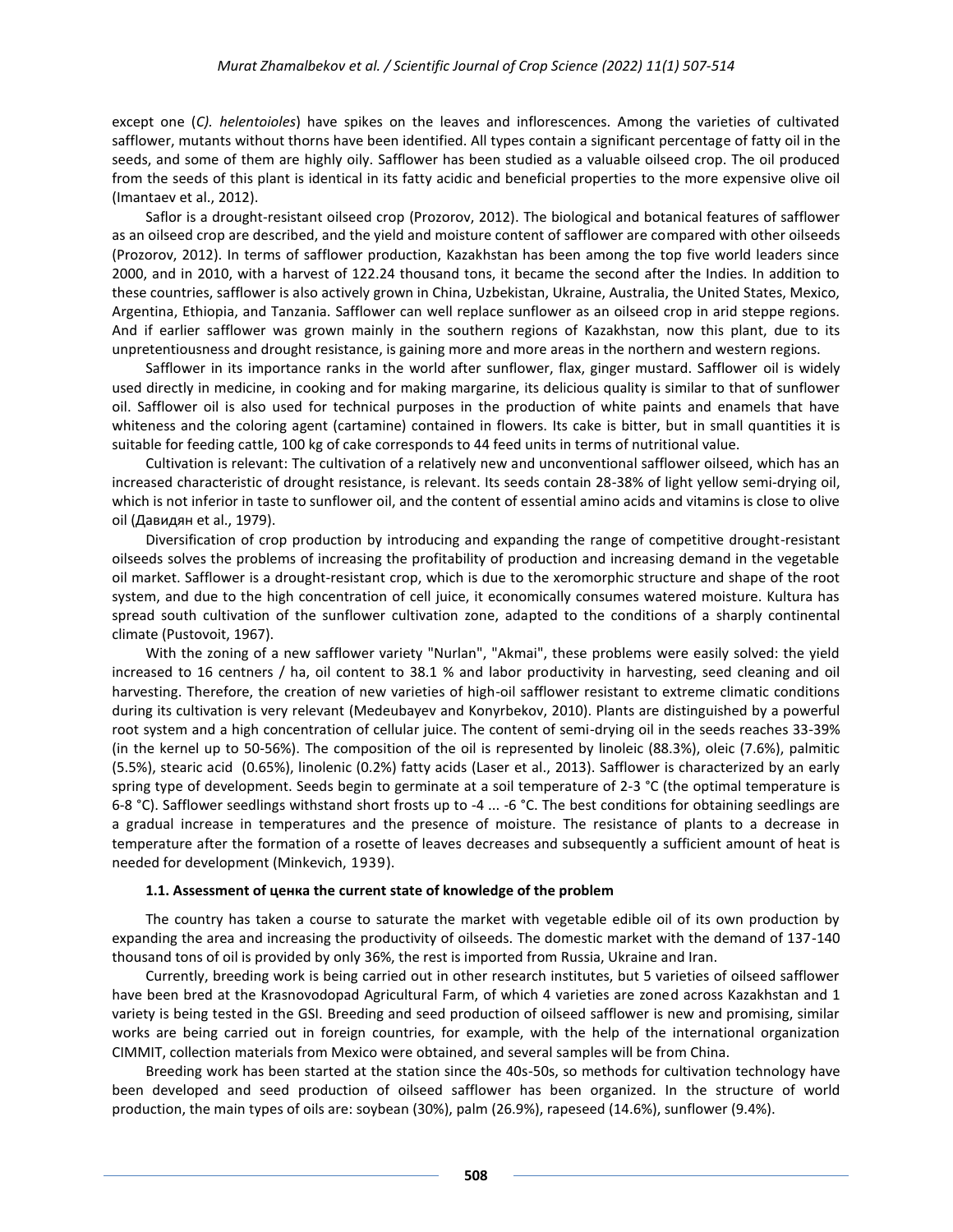Selection of oilseeds, especially rapeseed, safflower, flax, etc. - a new direction of research in Kazakhstan. The genetic potential of sunflower and soybean, although many varieties and hybrids have been created, is also not fully used, so the continuation of breeding these crops as a continuous process is an objective necessity.

## **1.2. Soil and climatic characteristics of the study area**

The territory of the South Kazakhstan region, which is 121.51 thousand square kilometers, is located in the foothill desert-steppe zone of the Tien Shan, which is significantly removed from the sources of atmospheric moisture - the oceans, and therefore the climate is characterized by a pronounced continentality. The average annual precipitation amounts to 200-700 mm, which is why the rainfed lands of the region are conditionally divided into three zones:

- $\checkmark$  Unsecured bogara (300-450 m. above sea level) with precipitation of 250 mm
- $\checkmark$  Semi-protected bogara (height 450-600 m) with precipitation of 400-600 mm
- $\checkmark$  Provided bogara (altitude 600-1500 m) with precipitation of more than 600 mm

Climate-as a factor of soil formation has a direct impact on the biological, chemical and physical properties, as well as to a large extent on the water-thermal regime of the soil cover. By data Krasnovodopad grometeostation average annual air temperature is 14.1<sup>o</sup>C, the sum of temperatures above 10<sup>o</sup>S-3800<sup>o</sup>S, SCC-0.3-0.5. The average annual precipitation is 421mm, and they are distributed very unevenly by season. So, the greatest amount of precipitation falls in winter and spring periods-78%, in autumn-18% and in summer-only 4% of the annual rate.

## **1.3. Soil**

The soil cover is represented by ordinary gray soils of heavy loamy mechanical composition, characteristic of the entire zone of semi-secured bogara. Humus content 0.8-0.9%, gross nitrogen 0.08-0.1%, gross phosphorus 0.1- 0.15%, potassium 25.00 mg / kg, soil volume weight 1.15-1.30 g /cm<sup>3</sup>, salt extract pH 7.1.

These soils have relatively good water-physical, chemical, and physico-chemical properties. The main attention should be paid to agricultural techniques of cultivation, development of crop rotations, preservation and accumulation of atmospheric moisture, etc.

## **1.4. Novelty of the topic**

For the first time, new varieties are created and introduced into production that meet the quality requirements of processing enterprises;

For the first time, a new resource-saving technology for cultivating safflower on the bogar of Southern Kazakhstan is being developed.

During the project implementation, we plan to sign contracts with producers of commercial safflower grain and major buyers. On our part, we will provide seed material, consulting services for the cultivation of safflower and its implementation. The resulting profit will be used to maintain seed material, pay royalties to breeders, conduct research on marketing and create the necessary varieties of safflower.

## **2. Materials and methods**

The nursery of the first year of study is grown in the most optimal conditions. Individual selection is carried out in the second or fourth years of study. Selected plants are marked directly in the field before harvesting, according to important biological and economically valuable characteristics: precocity, drought and heat resistance, productivity, resistance to pests, etc.

Friendship of flowering - simultaneous flowering of 3-4 boxes no later than 2 days after flowering of the central box.

Ocular (visual) assessment of productivity: high-yielding – at least 15 large-sized boxes (basket diameter of 3 cm or more) or 18 medium-sized boxes (basket diameter of about 2 cm) in laboratory and field conditions for the size of baskets for 60 seeds, average size of at least 40 seeds. Absence of diseases and pests in the flowering phase. The color of the flowers is preferably red.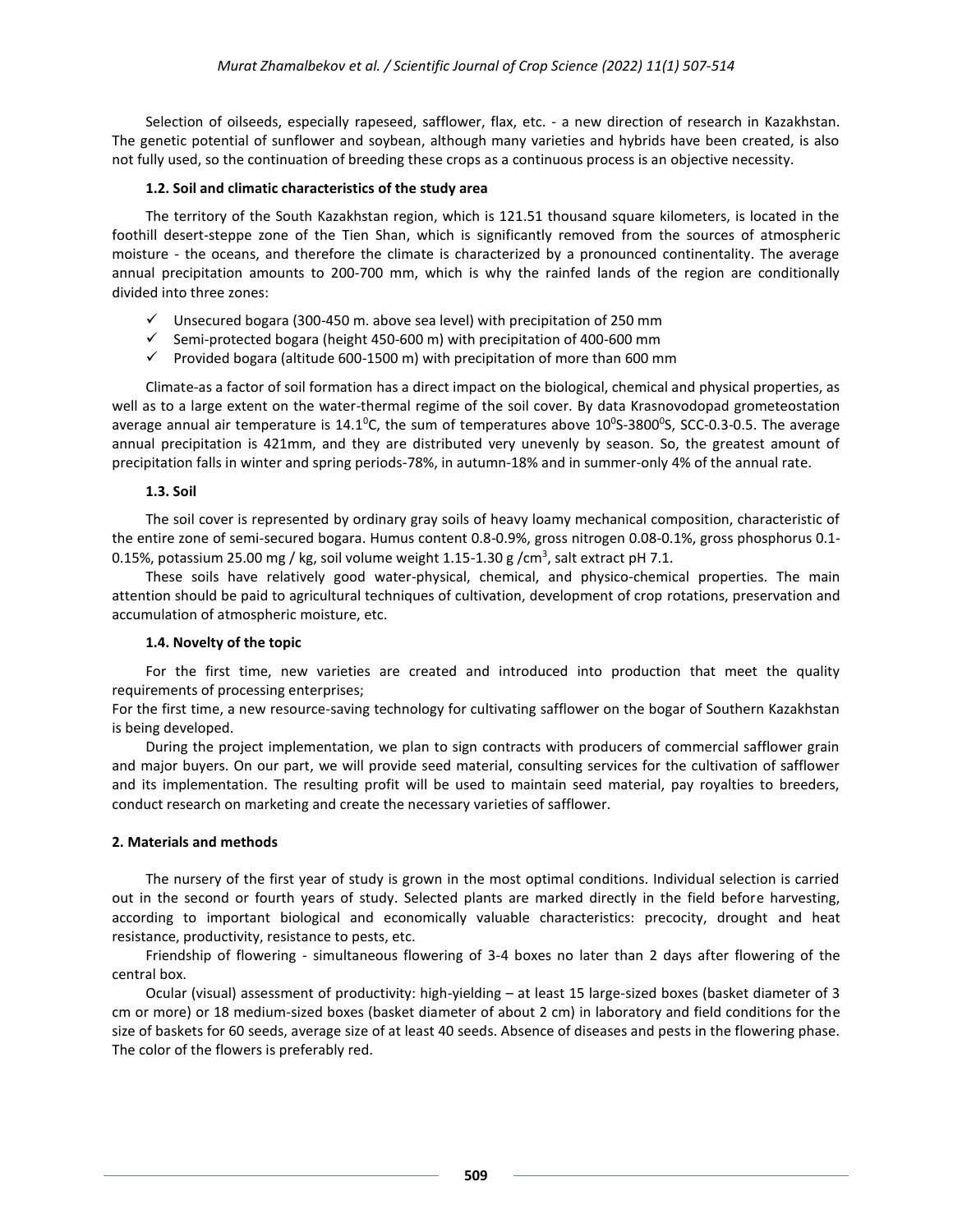#### **3. Results and discussion**

## **3.1. Collection nursery**

In the reporting year, 160 numbers were studied in this nursery. As of 2021, 50 numbers from Mexico are 94n-1 and 4-19. Of these 9 rooms, the most productive was exceeding the standard by 18%.

In the collection nursery, 16 foreign numbers and samples of early maturation distinguished themselves. A field assessment was carried out on a 5-point scale for disease resistance.

Hybridization (10 combinations) by INCUCT and 10 self-pollinating combinations. Stress resistance (drought resistance, seed shedding) was determined in 150 lines and numbers in field hospitals. Harvest standard varieties Nurlan this nursery in average of 5.1t/ha number 94n-8, LC-81, LC-58, BJ-4501,LC-63, BJ-1810, 80/131/BS, BJ-4501 exceeded standard for1,2-3,4 kg/ha or 23.5-66.6% (Table 1).

| collection nursery. |        |                     |      |
|---------------------|--------|---------------------|------|
|                     | Yield, | + - to the standard |      |
| Grade, number       | c/ha   | c / ha.             | %    |
| Nurlan, article     | 5,1    | 0,0                 | 0,0  |
| 94-8                | 8,5    | 3,4                 | 66,6 |
| LC-81               | 6,1    | 1,0                 | 19,6 |
| LC-58               | 5,9    | 0,8                 | 15,6 |
| $LC-63$             | 6,3    | 1,2                 | 23,5 |
| $LC-42$             | 7,2    | 2,1                 | 41,1 |
| LC-52               | 7,0    | 1,9                 | 37,2 |
| $K-340$             | 7,4    | 2,3                 | 45,0 |
| $K-178$             | 8,5    | 3,4                 | 66,6 |
| BJ-1810             | 7,6    | 2,5                 | 49,0 |
| 80/131/BS           | 5,8    | 0,7                 | 13,7 |
| BJ-4501             | 7,2    | 2,1                 | 41,1 |
| $LC-4$              | 6,2    | 1,1                 | 21,5 |
| $LC-7$              | 8,0    | 2,9                 | 56,8 |
| $LC-12$             | 8,1    | 3,0                 | 58,8 |
| LC-35               | 7,2    | 2,1                 | 41,1 |
| <b>Nsr 0.5</b>      |        |                     |      |

**Table 1** Grain yield of selected safflower numbers in a

## **3.2. Hybrid nursery**

Synthetic polyhybrid populations, hybrid population. For example: No. 23-consists of yellow seeds, in shape, size corresponds to the cultural form. Seeds contain oils at the level of high-oil biotypes of safflower breeding numbers. - pas were split into red and orange colors.

As a result of phenological observations, 4 numbers were identified in the stemming phase, 1-2 days ahead of the standard. In the budding phase, 6 rooms were 2-3 days ahead of the standard. According to precocity, 10 numbers AT-103, P-1-21, K-515 446, 1-2p, 03A020-19, 03A058-9, P were allocated-2-8, № 70-7, №63, P-2-9. they were 2-3 days ahead of the standard. Standard variety Nurlan entered the mass flowering phase in this nursery on June 11. The harvest was completed on July 29. The harvest was recorded. The yield of the standard Nurlan variety in this nursery averaged 5.9 centners / ha. Numbers 03M53, 09M17-4, 8N-25, No. 19, 94N-16, I-3-4, 89-8k, I-20-2 exceeded the standard by 1.2-1.5 c / ha or 13-21%.

## **3.3. In the control nursery**

41 numbers of safflower of selective selection were studied. Sowing was made on March 28. Friendly shoots were received on April 8-9. Phenological observations were made and the stemming phase was observed on April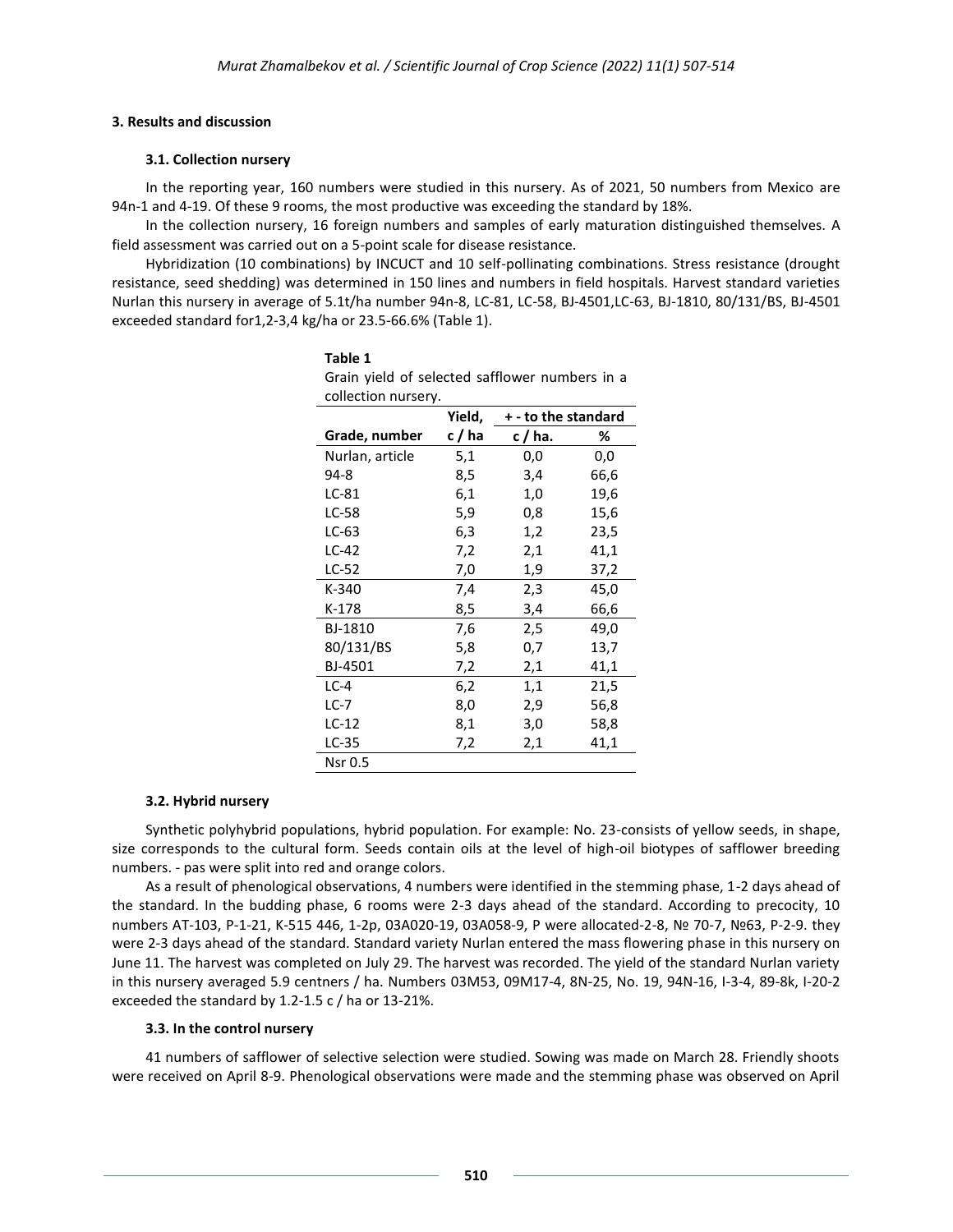21-23, the branching phase on April 30-31, and the budding phase May 15-17, mass flowering phase June 24-25, ripeness phase July 14-17.

As a result of phenological observations, 26 numbers were identified in the stemming phase, 1-3 days ahead of the standard. In the budding phase, 18 rooms were 2-4 days ahead of the standard. On precocity was allocated 14 rooms LC-42, LC-63, 03A068-9-3, at -105, P-1-22 etc. ahead of the standard 2-3 day, and late-And-17, 94n-4, P-1-12, P-1-23, P-1-13, №24, 80-1C, Lc-43, has entered a phase of mass flowering 2-3 day later. The standard Nurlan variety entered the mass flowering phase in this nursery on June 14. The harvest was completed on July 22. The harvest was recorded. The yield of the standard Nurlan variety in this nursery averaged 5.5 c / ha. Rooms 8n-5-2, LC-2, LC-45, LC-8, LC-51, 03A01-7, 03A068-9-8, LC-70, p-2-11, K-515446, AT-107-70, which exceeded the standard on the 2.5-2.7 t/ha or 28.4-30.6 per cent (Table 2).

| CONTROL HUISELY.        |              |                 |         |
|-------------------------|--------------|-----------------|---------|
|                         |              | + - to standard |         |
| <b>Selection number</b> | Yield c / ha | c/ha            | %       |
| Nurlan, st              | 5.5          | 0,0,0           | 0, 0, 0 |
| $8n-5-2$                | 8.0          | 2.5             | 45.4    |
| $LC-2$                  | 7.3          | 1.8             | 32.7    |
| $LC-45$                 | 6.8          | 1.3             | 23.6    |
| $LC-8$                  | 7.1          | 1.6             | 29.0    |
| $LC-51$                 | 9.0          | 3.5             | 63.6    |
| 03A01-7                 | 8.2          | 2.7             | 49.0    |
| 03A068-9-8              | 7.0          | 1.5             | 27.2    |
| LC-70                   | 7.4          | 1.9             | 34.5    |
| p-2-11                  | 7.2          | 1.7             | 30.9    |
| K-515446                | 6.8          | 1.3             | 23.6    |
| AT-107-70               | 7.3          | 1.8             | 32.7    |

**Table 2**  Grain yield of selected safflower numbers in the control nursery.

#### **3.4. Nursery of preliminaryго variety testing**

In the nursery of preliminary variety testing, 21 numbers of oil-bearing safflower were studied. Sowing was made on March 28. Friendly shoots were received on April 7-8. Phenological observations were carried out and the stemming phase was observed on April 21-20, the branching phase on April 29-30, and the budding phase May 15- 17, mass flowering phase June 23-25, ripeness phase July 14-16.

As a result of phenological observations, 6 numbers were identified in the stemming phase, 1-3 days ahead of the standard. In the budding phase, 5 rooms were 2-4 days ahead of the standard. On precocity was allocated 7 No. 52, 3pcs, No. 63, Lc-79к, 80-12-28, etc. ahead of the standard 2-3 day, and mid and late To-001183-10-11, №53, Lc-8, 24pcs-5, 3pcs, 03А045-6 rooms has entered a phase of mass flowering 2-3сутки later. The standard Nurlan variety entered the mass flowering phase in this nursery on June 13. The harvest was completed on July 22. The harvest was recorded. The yield of the standard Nurlan variety in this nursery averaged 5.7 centners / ha. Room Lc-78, Lc-75, 3PC, 03A01-10, 92-53-28K, N49, 03A01-10K,U-15-3-3, Lc-55, 03A045-6,N53, K-001183-10, which exceeded the standard on-0,9-2,0 kg/ha or 15.7 - 35,0% (Table 3).

#### **3.5. Nursery of competitive variety testing**

In the nursery of competitive variety testing, 24 numbers of oil-bearing safflower were studied. Sowing was made on March 28. Friendly shoots were received 6-8. Phenological observations were made and the stalk phase was observed on April 16-18, the branching phase on April 21-23, the budding phase on June 9-11, the mass flowering phase on June 21-24, and the ripeness phase on July 12-15.

As a result of phenological observations, 7 numbers were identified in the stemming phase, 1-3 days ahead of the standard. In the budding phase, 5 rooms were 2-4 days ahead of the standard. On precocity were allocated room 8 K-286, 24pcs-4, AND 13, 03А045-17, 76пс etc. ahead of the standard 2-3 day, and mid and late at-80 03А045-6-4, 80-12-40, 79n, K-001183-10-13, 03А01-9K, etc. the room has entered a phase of mass flowering 2-3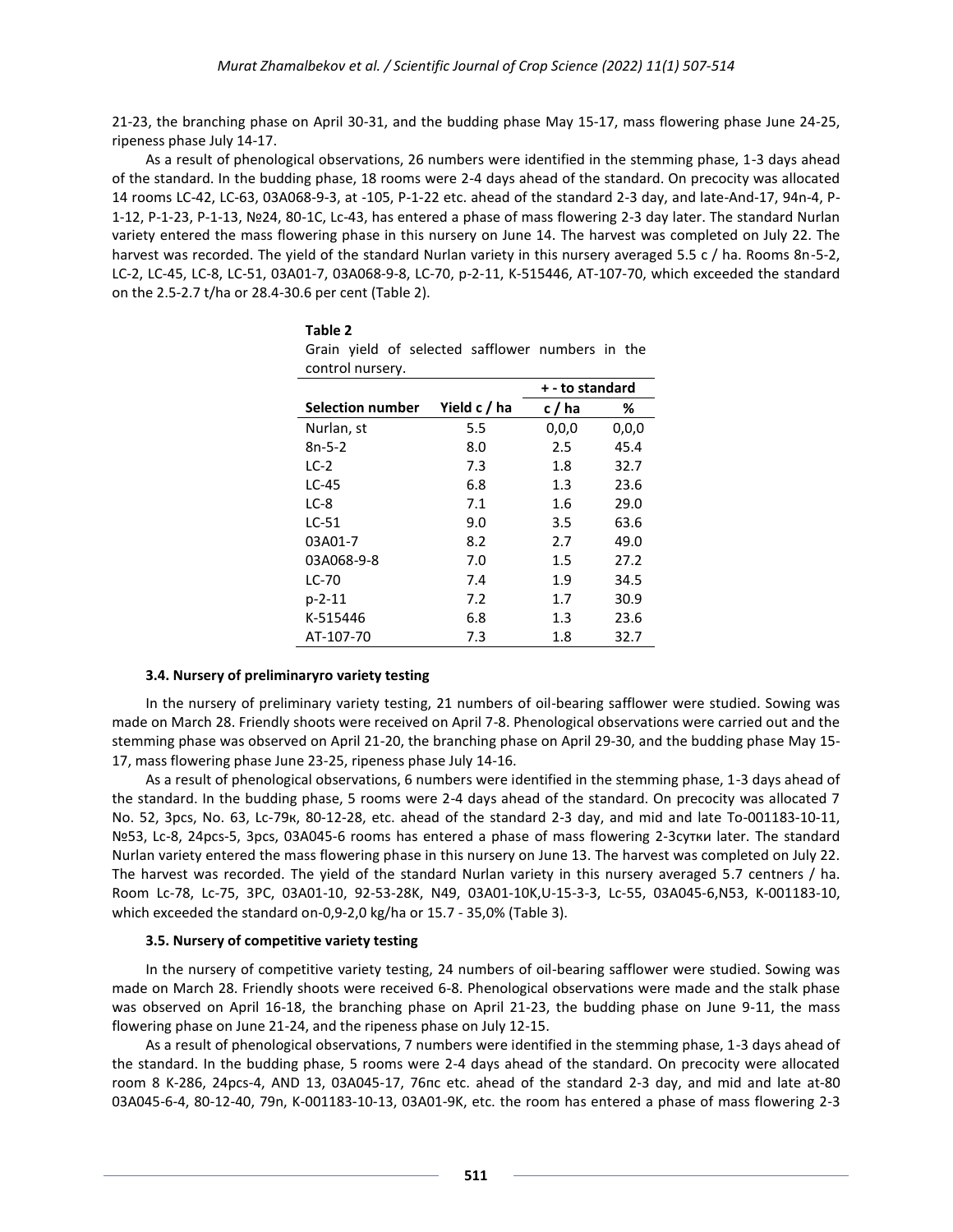day later. The standard Nurlan variety entered the mass flowering phase in this nursery on June 13. The harvest was completed on July 22. The harvest was recorded. The yield of the standard Nurlan variety in this nursery averaged 6.0 centners / ha. Numbers U-19, 94p-1, 03A01-9k, AT-80, 5-3kz, 01A045-6-4 which exceeded the standard by 0.9-2.1 c/ ha or 15-35% (Table 4).

| Safflower yield in the nursery of preliminary variety testing. |              |                 |      |
|----------------------------------------------------------------|--------------|-----------------|------|
|                                                                |              | + - to standard |      |
| <b>Selection number</b>                                        | Yield c / ha | c/ha            | %    |
| Nurlan, art                                                    | 5,7          | 0,0             | 0,0  |
| K-001183-10                                                    | 7,7          | 2,0             | 35,0 |
| 3 <sub>pcs</sub>                                               | 7,6          | 1,9             | 33,3 |
| 03A045-6                                                       | 7,5          | 1,8             | 31,5 |
| 03A01-10                                                       | 6,0          | 0,3             | 5,2  |
| $Lc-78$                                                        | 6,1          | 0,4             | 7,0  |
| Lc-75                                                          | 6,6          | 0,9             | 15,7 |
| N <sub>53</sub>                                                | 6,2          | 0,5             | 8,7  |
| $U-13-3-3$                                                     | 6,8          | 1,1             | 19,2 |
| Lc-6                                                           | 7,0          | 1,3             | 22,8 |
| $Lc-79to$                                                      | 6,7          | 1,0             | 17,5 |
| NSR0.05,05                                                     | 0.54         |                 |      |

**Table 3** 

#### **Table 4**

Safflower yield in the nursery of competitiveго variety testing.

|                         |              | + - to the standard |     |
|-------------------------|--------------|---------------------|-----|
| <b>Selection number</b> | Yield c / ha | c/ha                | ℅   |
| Nurlan, art             | 6,0          | 0,0                 | 0,0 |
| 94n-1                   | 8,1          | 2,1                 | 35  |
| $U-19$                  | 8,1          | 2,1                 | 35  |
| 94p-1                   | 7,8          | 1,8                 | 30  |
| 03A01-9k                | 7.5          | 1.5                 | 25  |
| AT-80                   | 7,5          | 1,5                 | 25  |
| $5-3kz$                 | 7,2          | 1,2                 | 20  |
| 01A045-6-4              | 6,9          | 0,9                 | 15  |
| <b>NSR</b>              |              | 0.5                 |     |

#### **3.6. Outputs**

Phenological observations were carried out in all nurseries, as a result, 54 numbers of oil-bearing safflower were studied. Friendly shoots were received 6-8. Phenological observations were made and the stalk phase was observed on April 16-17, the branching phase on April 21-24, the budding phase on June 9-11, the mass flowering phase on June 20-24, and the ripeness phase on July 12-15.

As a result of phenological observations, 15 numbers were identified in the stemming phase, 1-3 days ahead of the standard. In the budding phase, 12 rooms were 2-4 days ahead of the standard. According to precocity, 15 numbers Lc-79k, 80-12-28, etc. were allocated ahead of the standard by 2-3 days, and medium-and late-maturing numbers 53, Lc-8, 24pc-5.3pc, K-001183-10-11, 03A045-6 numbers entered the mass flowering phase 2-3 days later. The standard Nurlan variety entered the mass flowering phase in this nursery on June 13. The harvest was completed on July 29.

Crops were taken care of, row paths were cleared of weeds and mixtures were treated with herbicides, nurseries were fed on an area of 0.1 hectares. Selected parent pairs for crossing 10 combinations. The resistance of 15 reproduced hybrids to powdery mildew and leaf spot was determined. Phenological observations were made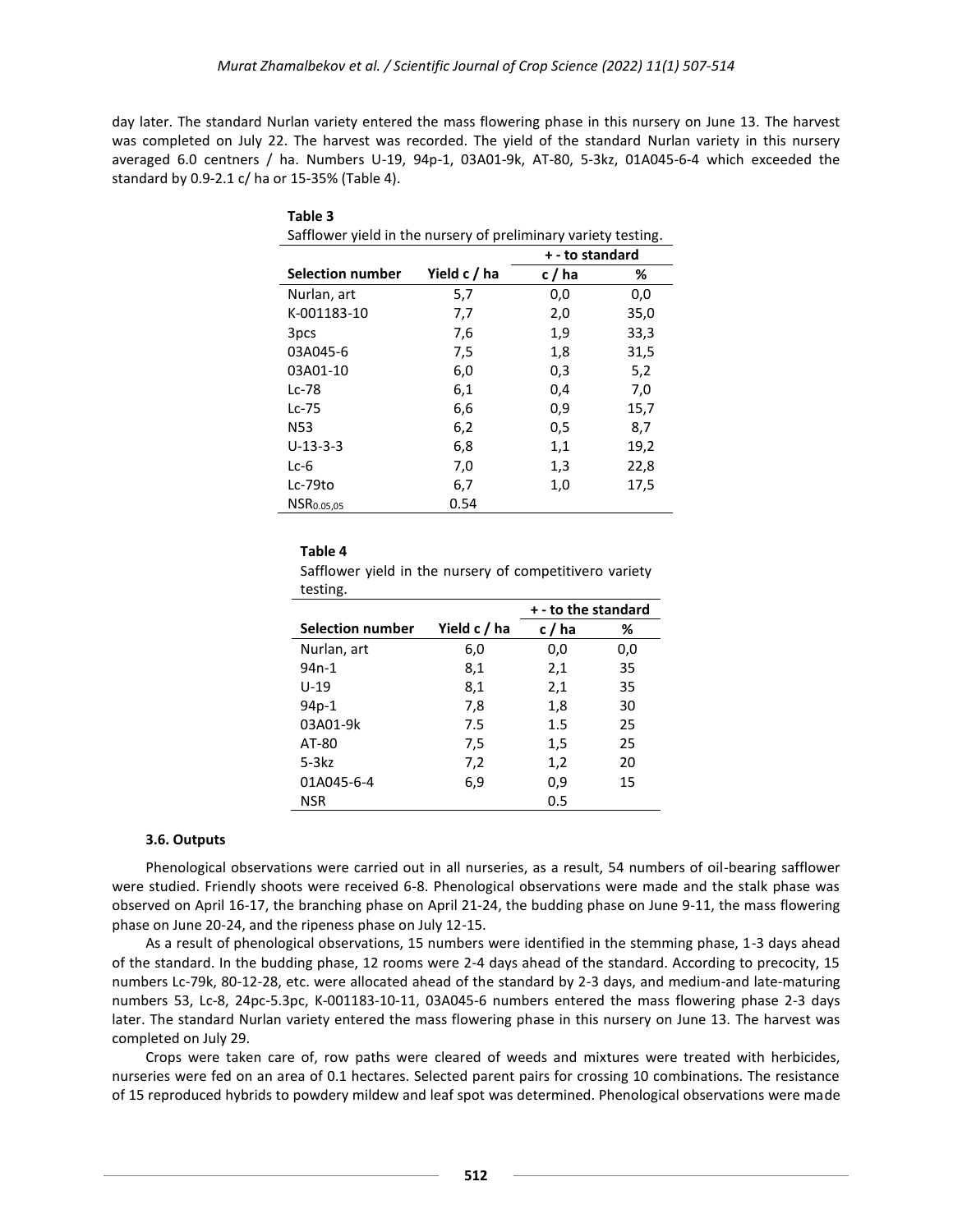in the branching and flowering phases, and 5 varieties and hybrids were identified by precocity. Morphological descriptions of the bush shape and flower structure were performed, and 14 samples were isolated. Drought tolerance and precocity were determined, and 12 samples and lines were identified.

Post-harvest processing of seed material of 40 samples was carried out. It wasprovided that sheaves were threshed manually through a threshing machine to determine the mass of seeds. Biometric analysis was performed among 14 plants studied in the laboratory. A structural analysis of safflower was performed. Morphological description made 8 samples of safflower according to the shape of the bush and the structure of flowers and identified5 numbers of safflower.

#### **3.7. Immunological assessment**

A visual assessmentof the resistance to diseases and pests of 25 samples of safflower in an ecological nursery was carried out, 23 numbers of safflower were identified for resistance to ramulariosis, the disease manifests itself in the form of spots on the leaves, 2 numbers were allocated, the development of pests does not exceed the quarantine norm. The degree of damage to plants by pests, smut and other types of diseases is 10%. 10 hybrid combinations were crossed in the breeding nursery. The knotting rate of hybrid grains was 33.2 %.

#### **3.8. Performing structural analysis**

Number of baskets per 1 bush. The diameter of the central and primary baskets, large 3 cm or more, the number of seeds per 1 basket per 1 plant. Weight of 100 seeds.

Определено The germination rate of seeds and germination energy of 100 samples were determined in laboratory conditions. The germination rate of the standard Nurlan variety was 92%, the best indicators are samplesLC-84, LC-55 and 4 hybrids obtained from crossing by crossing the Nurlan and Akmai varieties, which have a germination rate of 92-96%.

The degree of damage to seeds by pests was determined, 10 samples with the lowest number of damaged seeds 1-2 pieces per 1000 grainswere selected. номера The LC-44,LC-48 and LC-52 sizes were selected for sowing according to pest resistance. 12 constant pure safflower numbers were isolated from the hybrid material. Crops were taken care of, treated with herbicides, mineral fertilizers on an area of 0.1 hectares.

#### **Resume**

In 2021 studied in competitive trials sample safflower studies have been conducted at the agronomic characteristics, which samples the U-19, 94p-1, 03А01-9K, at-80, 5-3кз, 01А045-6-4 was significantly increased yield of 0.9 and 2.1 t/ha than the standard Nurlan. Seeds of 24 varieties and hybrids were cleaned. The weight of 1000 grains, natural weight, and pest damage to seeds were determined. The weight of 1000 grains of the standard Nurlan variety was 37.8 g. Samples LC-34 and LC-3 were isolated7, which had a mass of 40 and 41 g., respectively. The nature of grain of the standard Nurlan variety was 554 g / l, samples were selectedIirkas natura 583 g / l and LC-28 natura 581 g/l. The damage rate of seeds did not exceed 1-3%. The research was funded by the Ministry of Agriculture Republic of Kazakhstan(subject: "Creating highly productive varieties and hybrids of oilseeds and cereals based on the achievements of biotechnology, genetics, plant physiology, and biochemistry for their sustainable production in various soil and climatic zones of Kazakhstan" BR10765017).

#### **References**

Imantaev, Z.Z., Mataeev, E.Z., Usmanov, A.A., 2012. Safflower-a valuable oilseed crop. Bull. Agr. Sci., 5.

Laser, P., Rudik, A., Vedmedeva, E., Naydenov, V., 2013. Safflower - a southern alternative to sunflower.Grain, 3. <https://www.zerno-ua.com/journals/2013/mart-2013-god/saflor-yuzhnaya-alternativa-podsolnechniku>

Medeubayev, R.M., Konyrbekov, M., 2010. Kitap "safflower "LLP" Kitap publishing house" Shymkent, 20-25.

Minkevich, I.A., 1939. Safflower. Krasnodar: Krae-voe kn. Publishing house, 1-10.

Prozorov, E.V., 2012. Safflower is a drought-resistant oilseed. Bull. Agr. Sci., 10.

Pustovoit, V.S., 1967. Guide to selection and seed production of oilseeds. Moscow: Kolas, 150.

Давидян, G.G., Davidyan, Kudelich, I.S., Kuznetsov, R.Y., 1979. Methodological guidelines for the study of the world collection of oilseeds. - L.: All-Union Research Institute of Plant Production named after Vavilov, N.I., 158s.